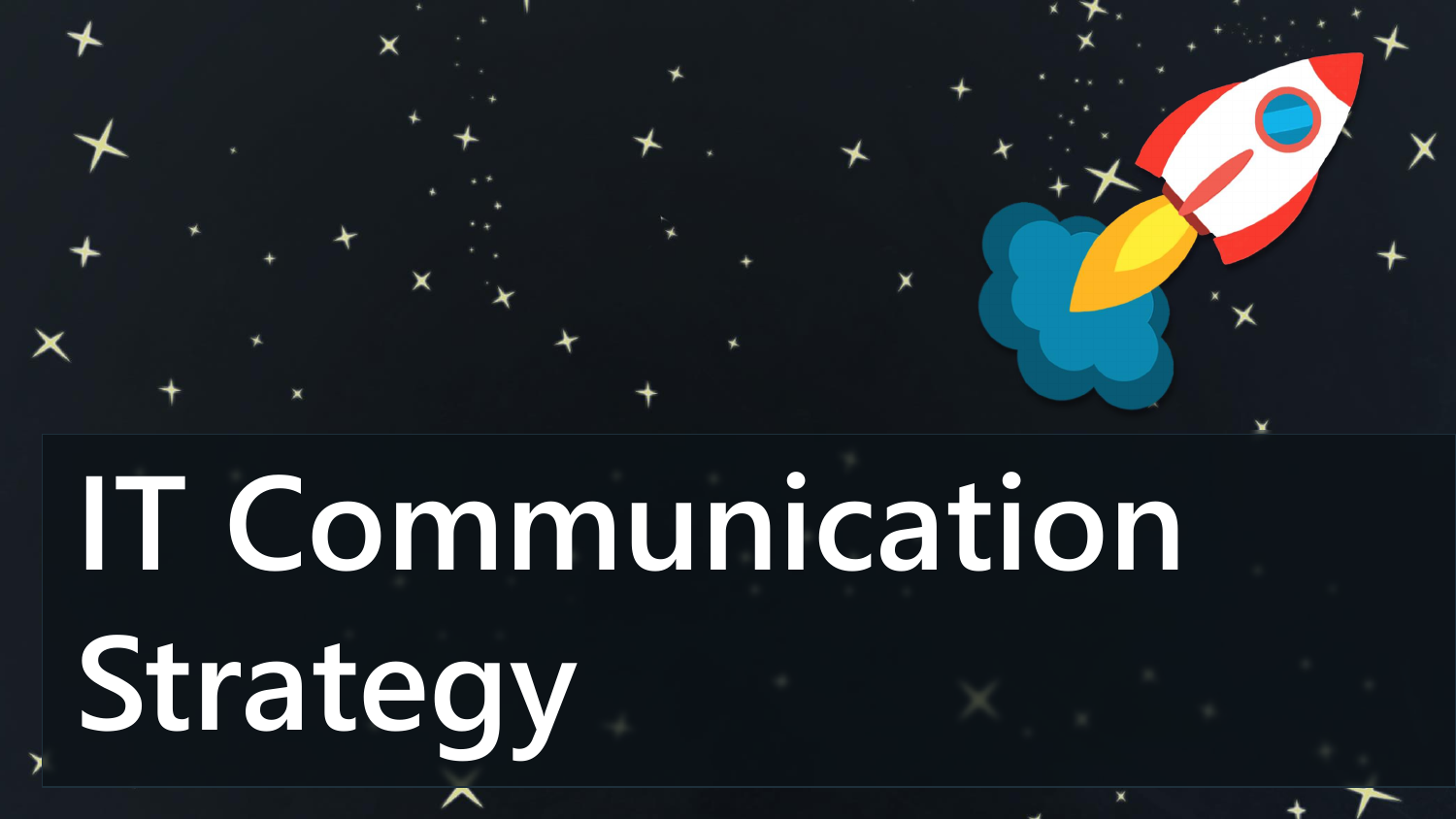## **EXECUTIVE SUMMARY**

The IT Communication Strategy provides guidance and structure to all communications that occur under the IT umbrella. This strategy will detail how to organize and structure the IT Communications program to facilitate efficient and effective communications.

| In Scope                                                                                                                                                                                                                                                                                          | Out of Scope                                                 |
|---------------------------------------------------------------------------------------------------------------------------------------------------------------------------------------------------------------------------------------------------------------------------------------------------|--------------------------------------------------------------|
| IT Communications to end-users<br>IT Transformation, IT Updates, IT Outage Reports<br>Messages delivered from the IT Communication Mailbox<br>Any communication that is delivered to end users from an IT authority figure<br>Any communication for a project or program managed through IT's PMO | Messages from<br>organizations and<br>groups that are not IT |
| Internal IT (IT to IT)                                                                                                                                                                                                                                                                            | Transactional message                                        |

Strategy and update communications | IT Portal and IT Portal News Enhancing opportunities for Collaboration within the IT Organization Transactional messages from IT personnel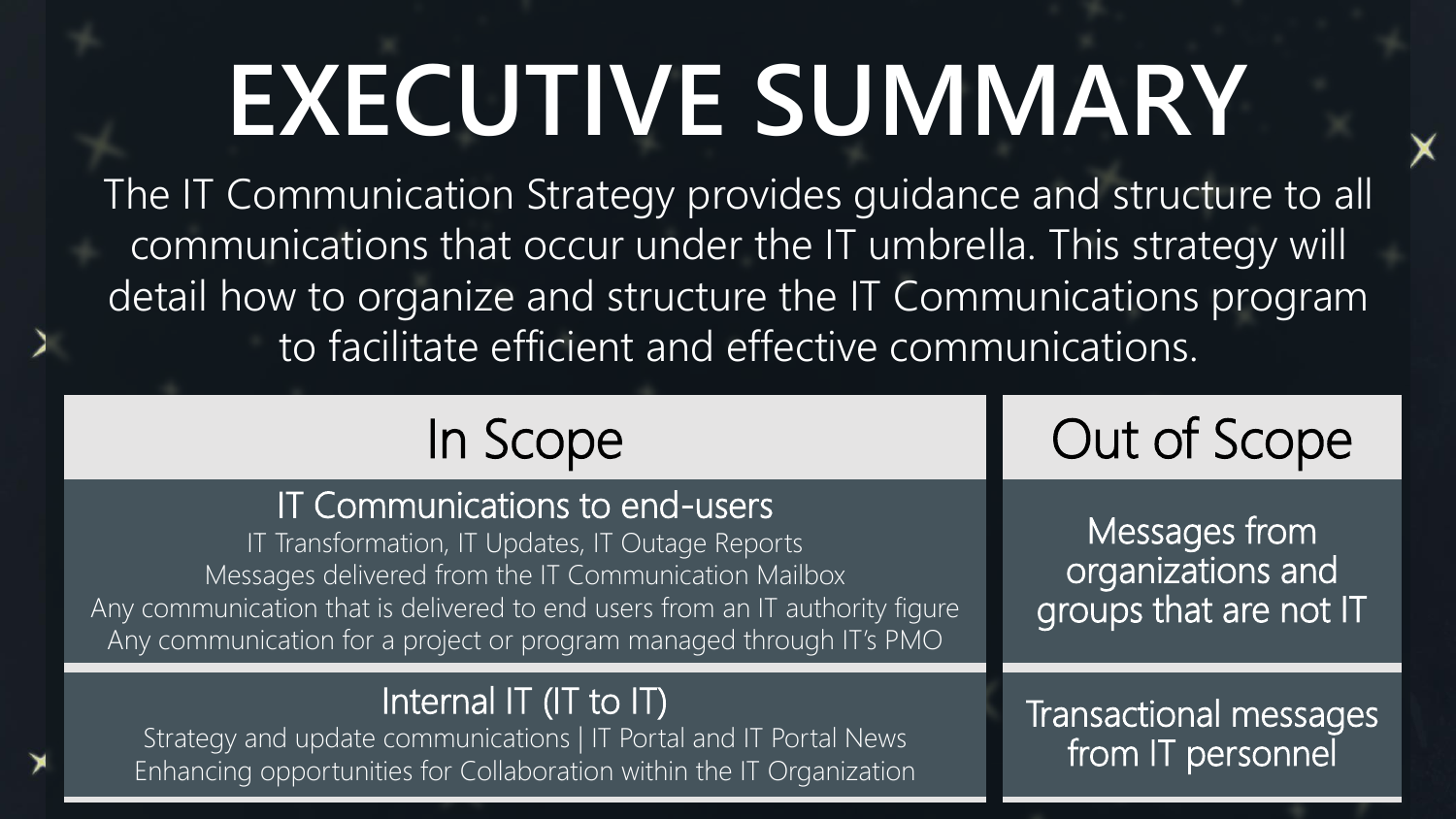### **Communication Strategy Maturity**

### Phase 1: May '17 - March '18

- Ad-hoc communications
- Development of templates

### Phase 2: March '18 - Dec '18

- Communication Request Management (Process, Education, Delivery)
- Communication Strategy [\(Vision, Mission,](#page-3-0) [Objectives,](#page-4-0) [Voice,](#page-5-0) [Key Messages](#page-9-0))

### Phase 3: Jan '19 - Sep '20

- Communication Strategy [\(Standard Work](#page-10-0))
- Improve IT to IT Communication and Collaboration

### Phase 4: Oct '20 - Beyond

- Communication Automation
- Track and Measure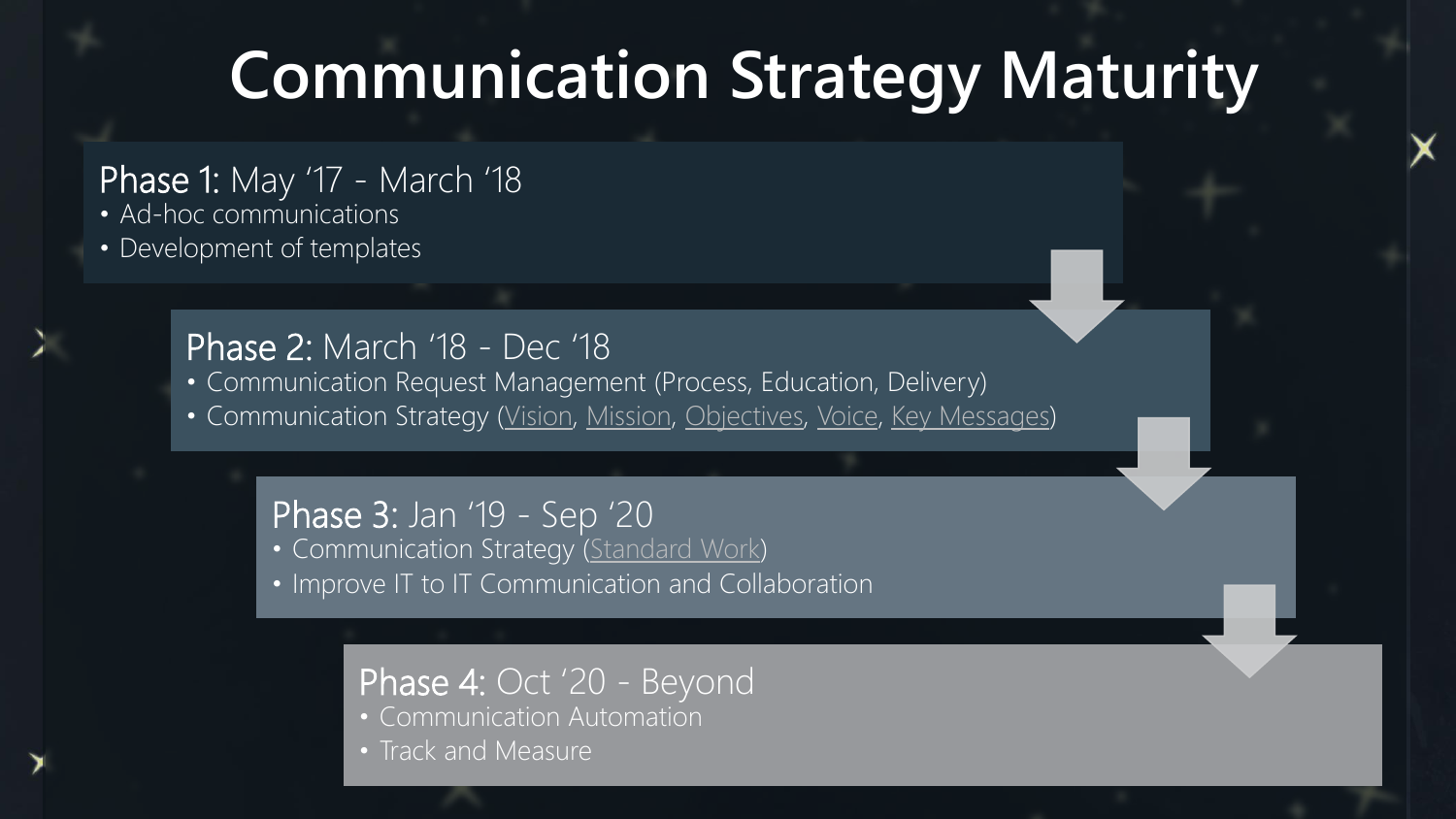### <span id="page-3-0"></span>VISION XXX employees aligned and engaged with the IT Transformation.

MISSION Establish a recognized and respected voice for the IT Organization to foster positive relationships with the business and create informed users.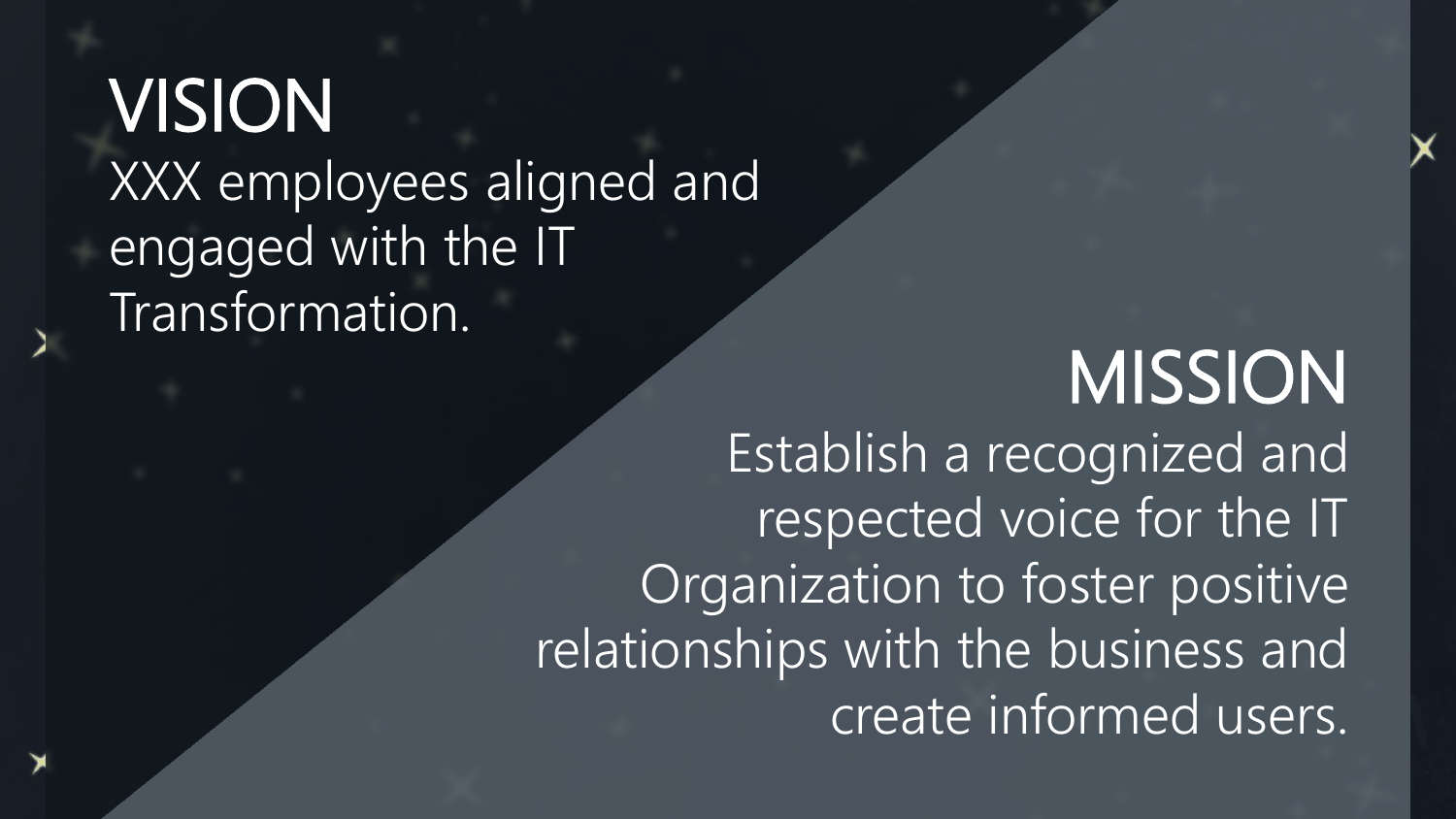## **OBJECTIVES**

- <span id="page-4-0"></span>• Support and echo corporate messages
- Align with other Internal Communication initiatives
- Develop and share high-level IT Transformation messages
- Coordinate IT messages at a program level
- Establish a concrete cadence for IT updates to develop expectations and build trust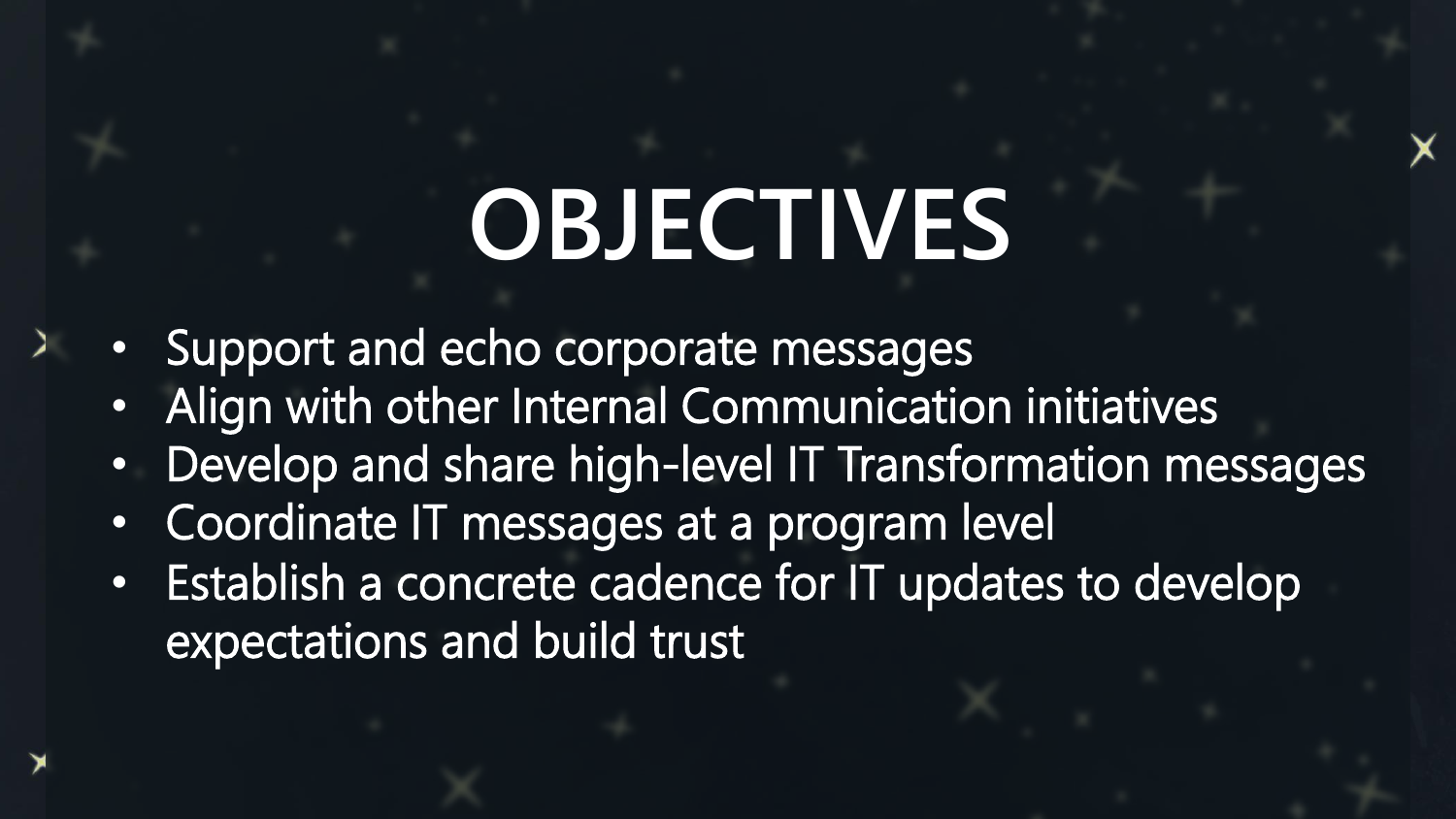## <span id="page-5-0"></span>**IT VOICE CONCISE** TRANSPARENT INNOVATIVE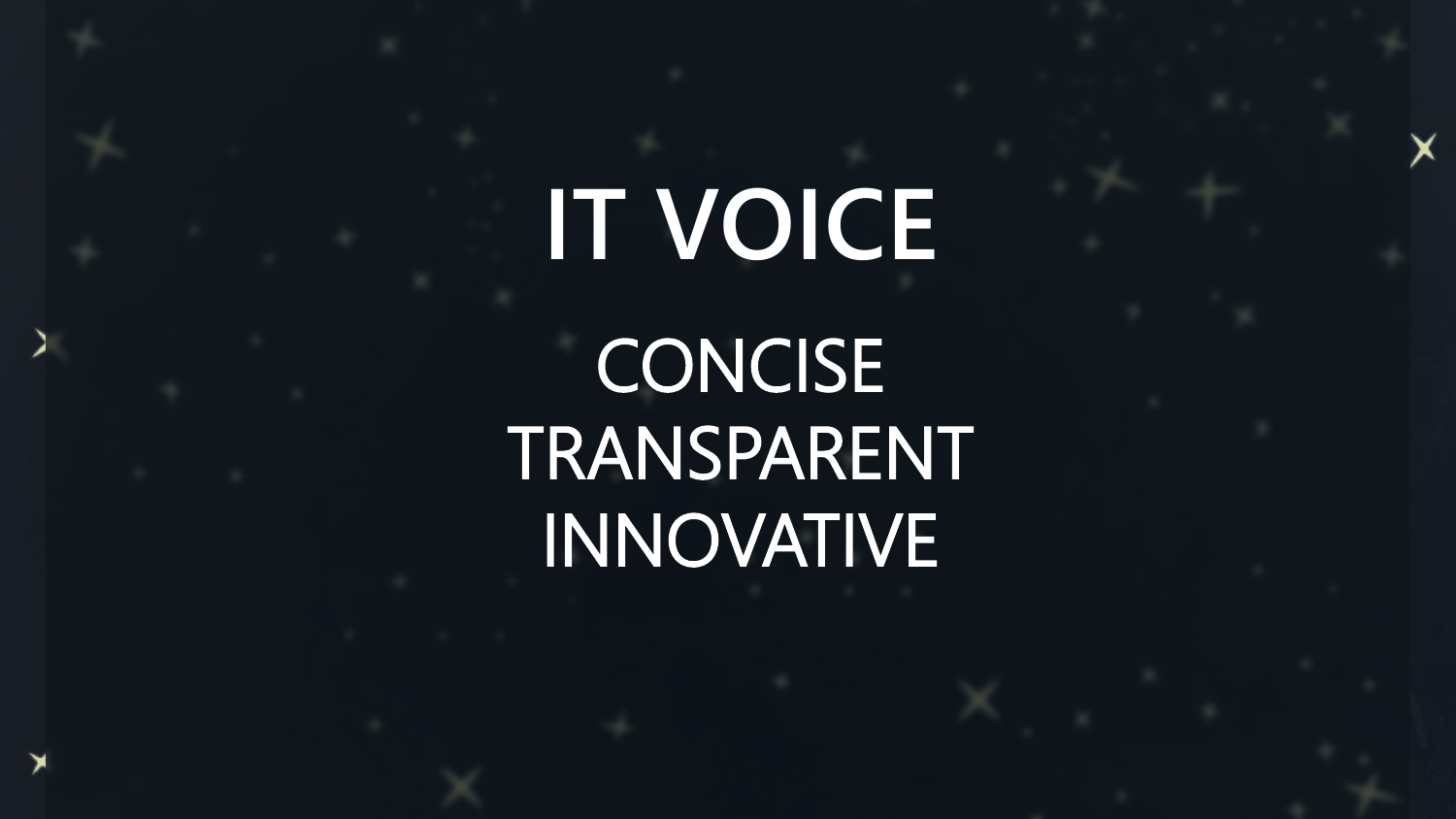## **CONCISE**

Description Do **Do Not** Clear, succinct, crisp, direct, strong, actionoriented

Use simple, grade 5- 8 vocabulary. Avoid ambiguity, get straight to the point. The fewer words, the better.

Don't create confusion by drafting a message that is too simple. Make sure that your message is understandable first and then work to simplify if possible.

Don't use "techy" words or names of technology, this creates confusion and anxiety for the average user who does not understand technical jargon.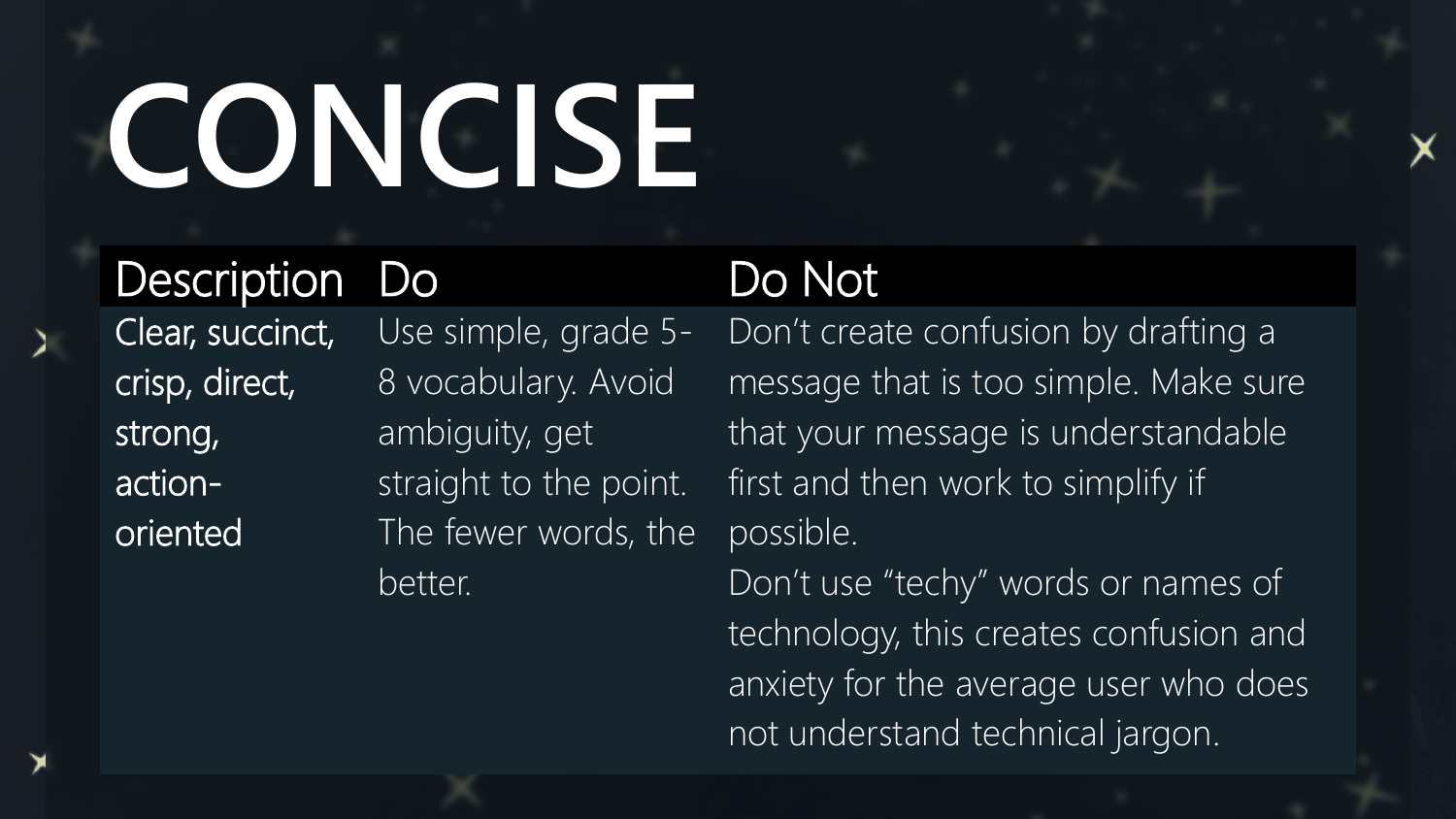# **TRANSPARENT**

### Description Do Do Not

Authentic, trustworthy, responsible, dependable, genuine

Create roadmaps to show where you have been and where you are going. Define the "Why" and the "What's in it for you." Provide detail by creating linkable and searchable resources.

Don't clutter your message with extra definition. Utilize FAQs and resource documentation to provide clarity. Don't promise things that you can't deliver. Work really hard to understand what is changing for the end user, and then communicate that clearly. Don't wait until you have all of the details, this can be viewed as hiding information. Communicate often about your progress.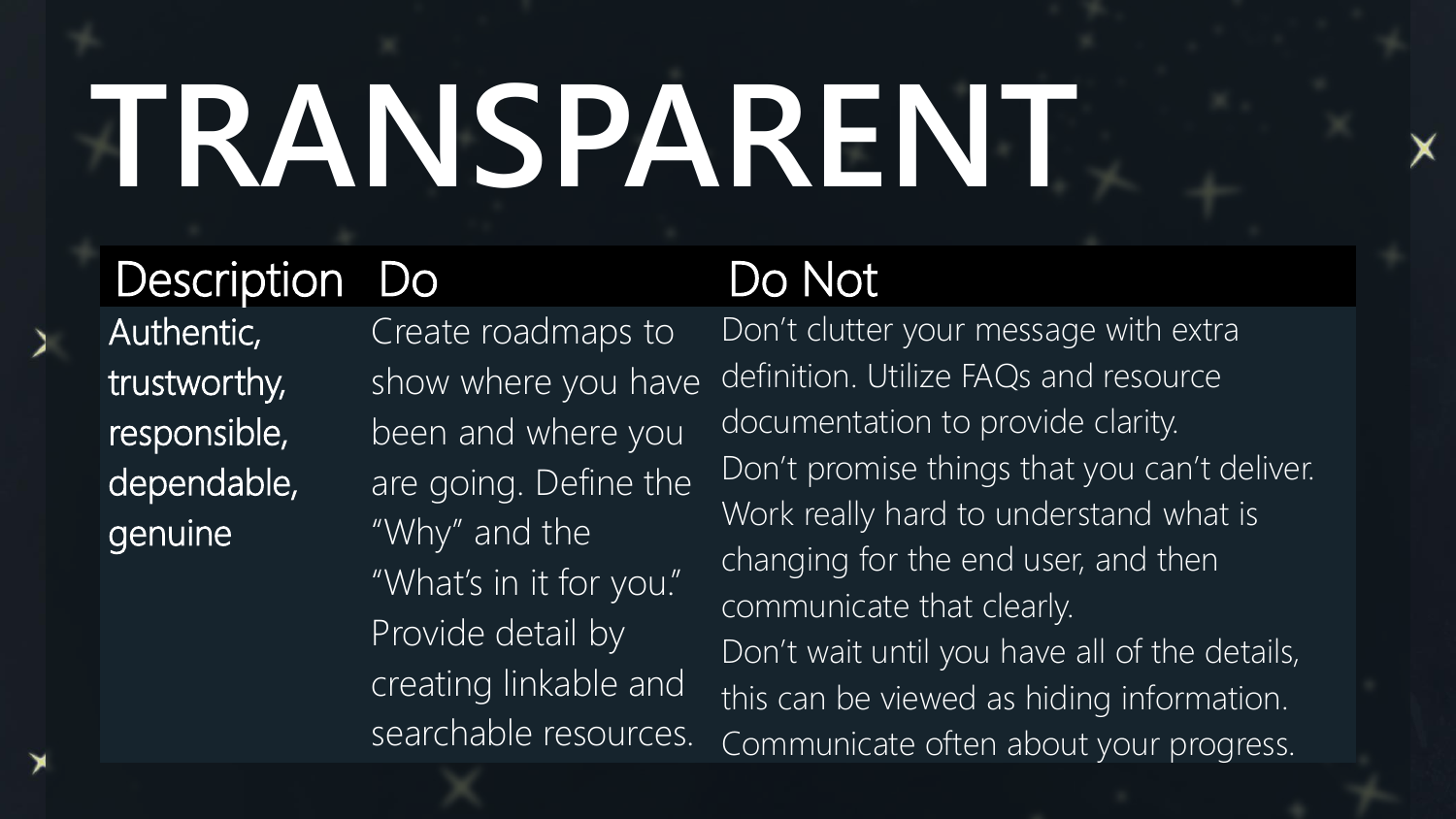# **INNOVATIVE**

### Description Do **Do Not**

Next gen, forward thinking, groundbreaking, creative, unique, novel, engaging

When possible, use messages that create wonder and excitement for the future. Be pioneers in the delivery and language of your communications.

Don't get lost in the quest for the future. Always tie your messages back to the tangible of what we can deliver. Don't forget about your audience. If you have an audience that is changeadverse, keep the innovative messaging to a minimum.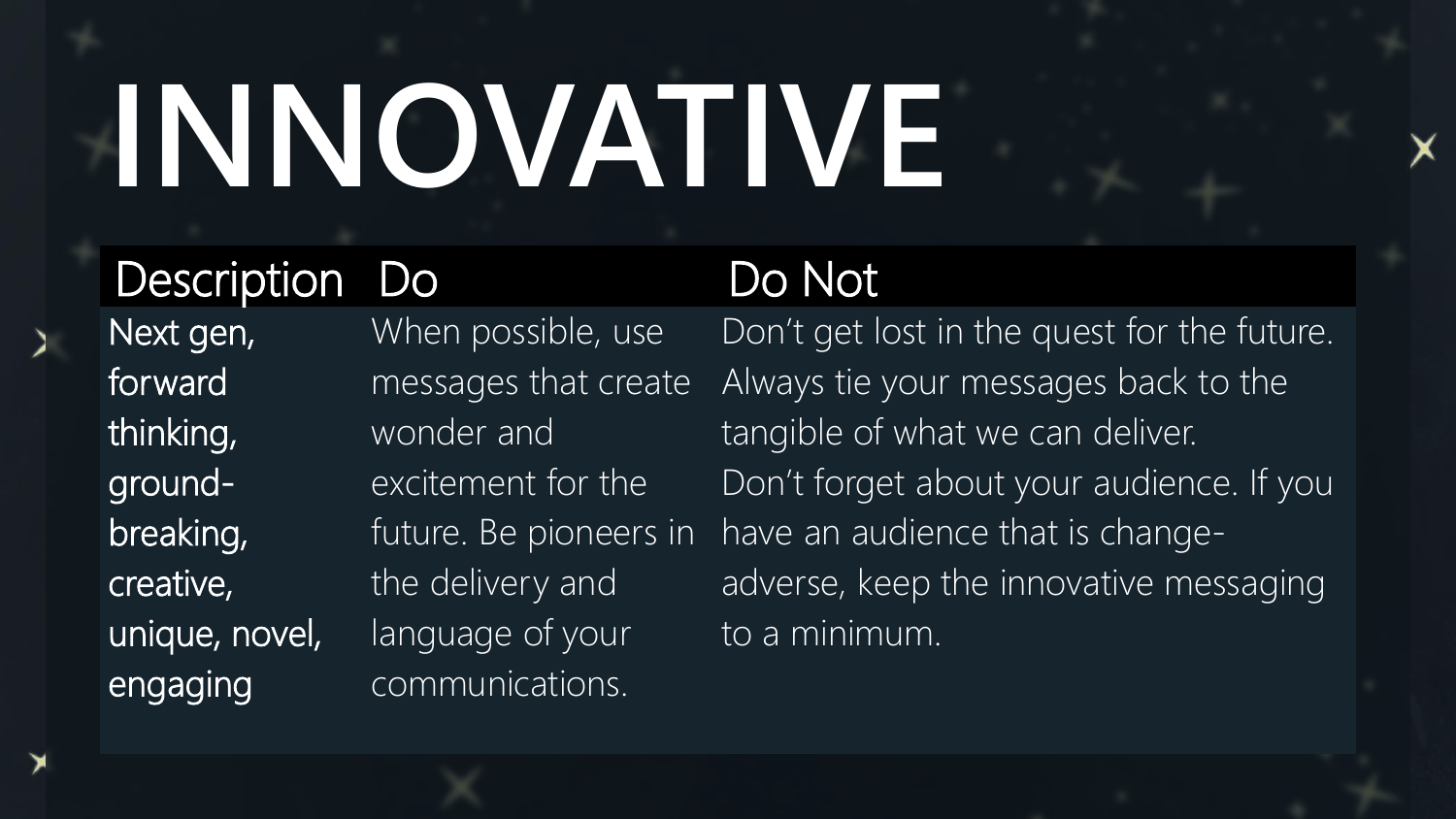## **KEY MESSAGES**

<span id="page-9-0"></span>IT is undergoing major transformation that will allow the business to operate more efficiently and effectively.

This transformation begins by keeping the lights on. We will continue to improve the infrastructure, application, and collaboration tool foundation. Next, we will optimize executing project roadmaps, and building critical predictive analytics. Finally, we will focus on innovation by developing strategic roadmaps and designing a digital data strategy.

IT supports One XXX by facilitating standardization and collaboration across the company.

IT partners with leadership at all levels of XXX to ensure that we discover mutuallybeneficial collaborations and pursue a constant evolution of systems and processes. IT respects XXX's financial restrictions by investigating multiple factors of value to provide the most appropriate recommendations for XXX's technical environment. IT employees relentlessly search for global solutions that solve business critical problems.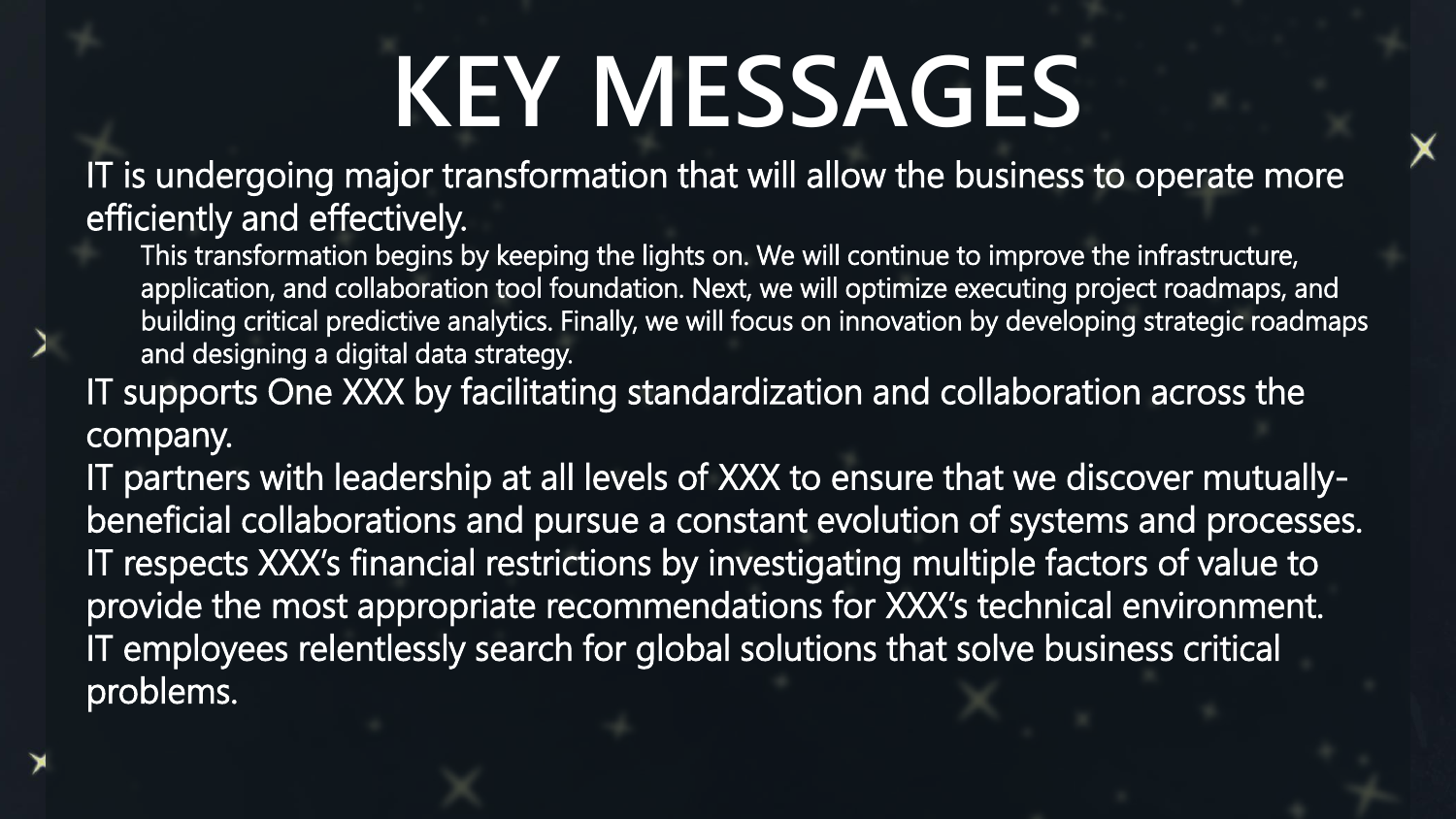## **STANDARD WORK**

<span id="page-10-0"></span>

|             | Monday                                                      | Tuesday                                                                    | Wednesday                                                | Thursday                                         | Friday |
|-------------|-------------------------------------------------------------|----------------------------------------------------------------------------|----------------------------------------------------------|--------------------------------------------------|--------|
| First week  |                                                             |                                                                            | Planned<br>$\boxtimes$<br>Outages<br>Submissions due the | Leadership<br>Soundbites<br>Content due the last |        |
|             |                                                             |                                                                            | Monday before delivery                                   | Monday of previous<br>month                      |        |
|             |                                                             | <b>IT Policy</b><br>$\mathscr{E}$<br>Update                                | Planned<br>Outages                                       |                                                  |        |
| Second Week | IT Policy draft submitted<br>first Thursday of the<br>month | Submissions due the<br>Monday before delivery                              |                                                          |                                                  |        |
| Third week  | <b>IT PD</b><br>t Q<br>Update                               | Planned<br>Outages                                                         |                                                          |                                                  |        |
|             | PD Metrics submitted<br>fifteenth day of the<br>month       | Submissions due the<br>Monday before delivery                              |                                                          |                                                  |        |
| Fourth week |                                                             | <b>IT Portal</b><br><b>News</b>                                            | Planned<br>Outages                                       |                                                  |        |
|             |                                                             | Shares SP news articles<br>submitted before fourth<br>Tuesday of the month | Submissions due the<br>Monday before delivery            |                                                  |        |

### Audience

### XXX End Users

- Leadership Soundbites
- (q) XXX Quarterly Presentation
- Planned Outages
	- ‐ SAP Planned Outage
	- ‐ MS Patching
	- ‐ TAS System Maintenance

### IT Organization

- IT Portal News
	- ‐ IT Policy Update
	- ‐ IT PD Update
	- ‐ Monthly Roundup (MS)

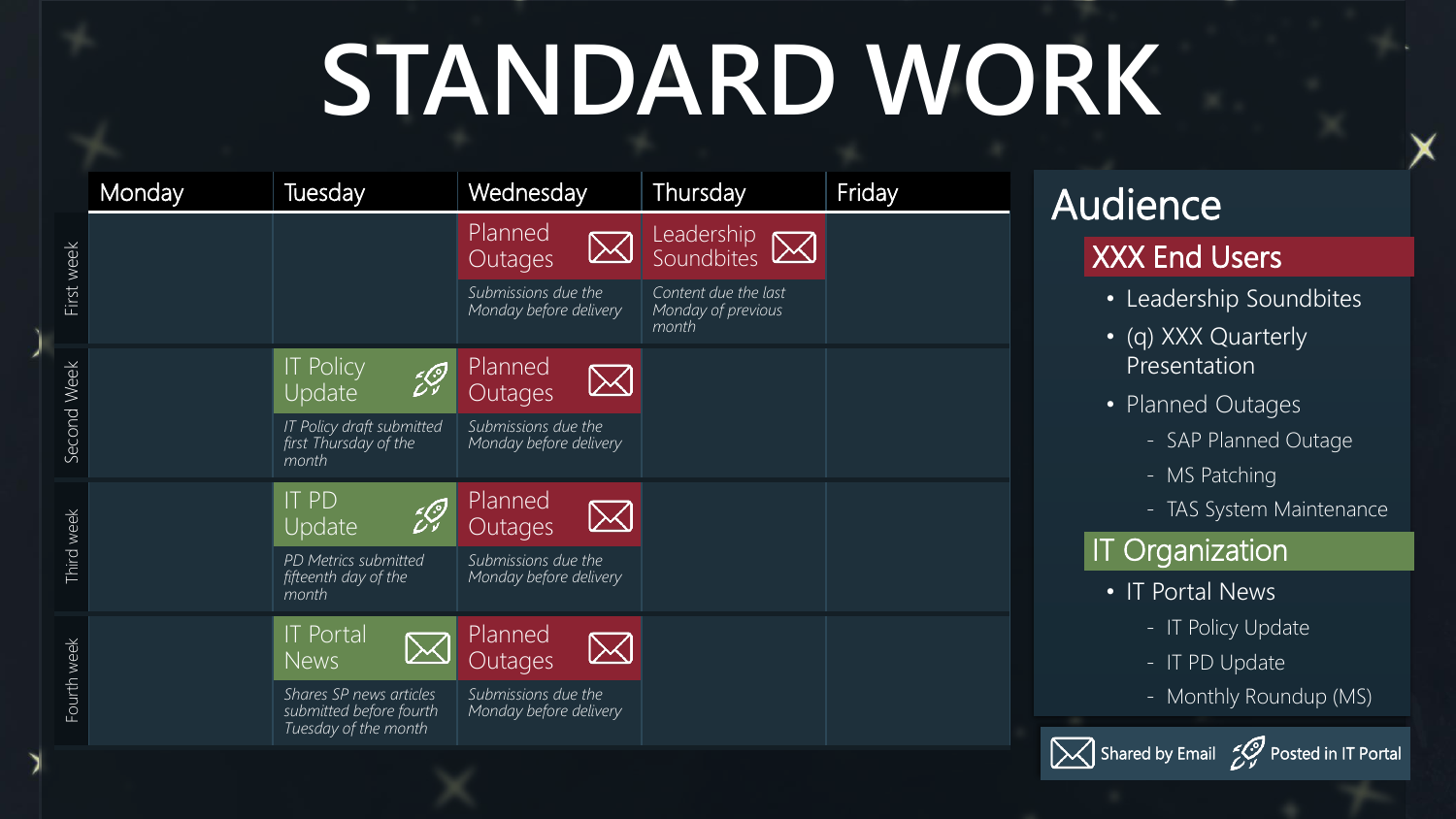## **Leadership Soundbites**

| Section                   | <b>Details</b>                                                                                                           | Responsible |
|---------------------------|--------------------------------------------------------------------------------------------------------------------------|-------------|
| IT Tip of the month       | Feature one new or helpful technical tip                                                                                 | XXXI        |
| <b>IT Security Update</b> | Review how the IT security team is working to make our environment more secure<br>and what the end users can do about it | XXX         |
| <b>Project Feature</b>    | Feature at least one project that we have recently completed or that is coming<br>soon                                   | XXX I       |
| <b>GSD</b> Feature        | Feature at least one thing that will help the end user experience the GSD and GSD<br>Portal                              | XXX         |

|                | Monday                           | Tuesday                          | Wednesday | Thursday                             | Friday |
|----------------|----------------------------------|----------------------------------|-----------|--------------------------------------|--------|
| Third<br>week  |                                  | Content due to<br><b>Brianna</b> |           | Brianna sends to<br>teams for review |        |
| Fourth<br>week | Brianna Sends<br>Content to Emma |                                  |           |                                      |        |

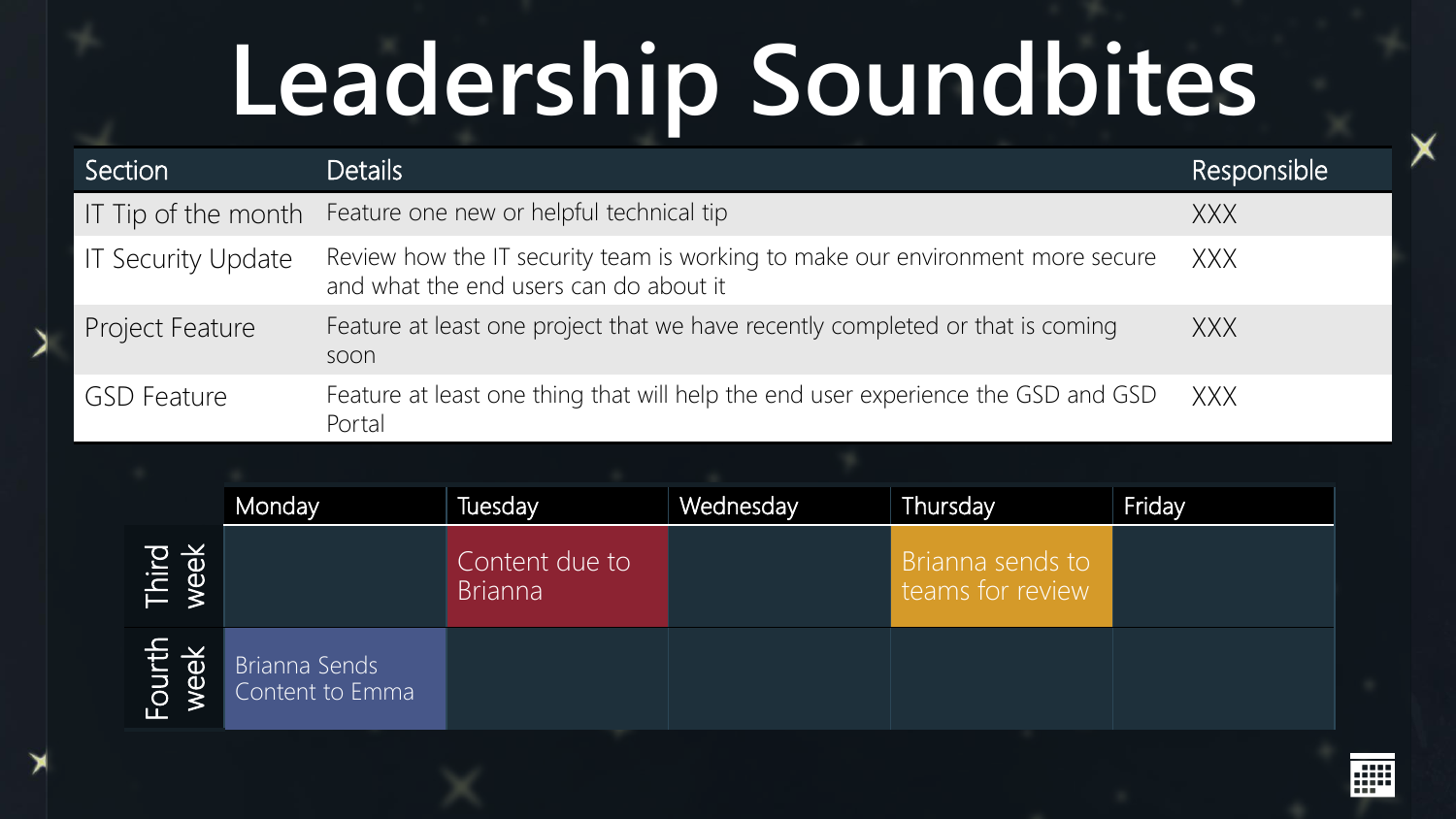## **Needs and Expectations**

### Communications to XXX End Users

- Leadership Soundbites
	- Each responsible party delivers their content according to Leadership Soundbites calendar
	- $\blacksquare$  All new additions and submissions delivered to Brianna by the 15<sup>th</sup> of each month
- (q) XXX Quarterly Presentation
	- **.** The Corporate Communications team will reach out if they need more content from IT
- Planned Outages
	- These emails will be sent each Wednesday If your team has a planned outage it must be submitted on Monday to be included in that week's distribution (This does not include Unplanned Outages)

### Communications to the IT Organization

- IT Policy Update
	- The IT Policy team completes and shares the IT Policy communication template the first Thursday of the month
- IT PD Update
	- The IT PD team completes and shares the IT PD communication template the fifteenth day of the month
- IT Portal News
	- Brianna adds any communications delivered to ALL IT to the IT Portal News section (ad hoc and standard)
	- Any news shared to the IT Portal outside of standard work will be included in each month's email